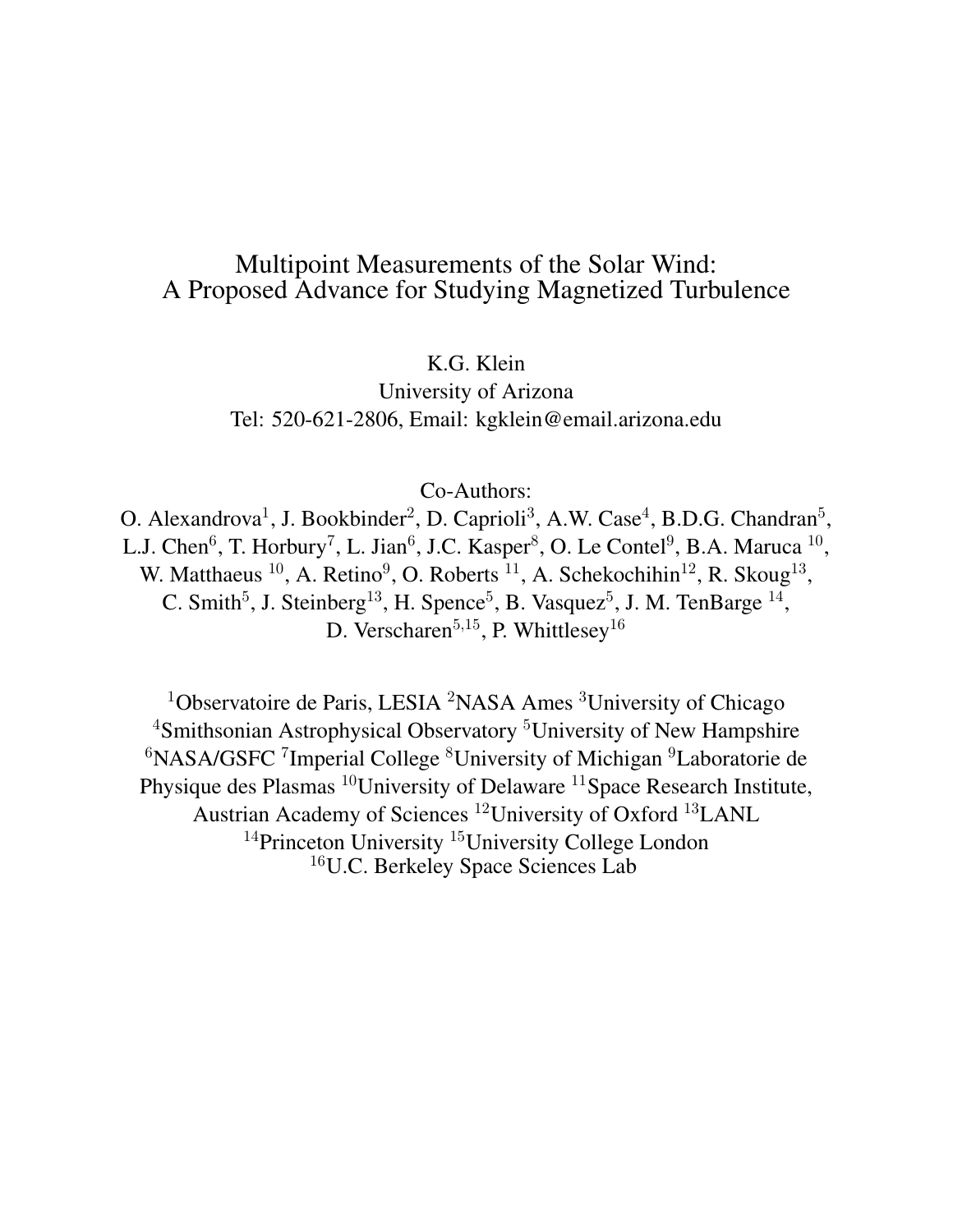A multi-institutional, multi-national science team will soon submit a NASA proposal to build a constellation of spacecraft to fly into the near-Earth solar wind in a swarm spanning a multitude of scales in order to obtain critically needed measurements that will reveal the underlying dynamics of magnetized turbulence. This white paper provides a brief overview of turbulent systems that constitute an area of compelling plasma physics research, including why this mission is needed, and how this mission will achieve the goal of revealing how energy is transferred across scales and boundaries in plasmas throughout the universe.

The Motivation for Studying Magnetized Turbulence Plasmas are a ubiquitous state of matter. Turbulence, the nonlinear scale-to-scale transfer of energy, plays a critical role in the transport of mass, momentum, and energy in plasma systems as varied as solar and stellar winds, black hole accretion disks, the interstellar media, and terrestrial laboratory environments. The motivation to understand turbulence is both diverse and fundamental. The general characterization of turbulence remains one of the outstanding tasks of classical physics, in particular understanding how energy is transported through a system, and how such transport changes the evolution of the system. Turbulence is fundamental to understanding solar wind plasma acceleration and heating, the nature of plasma fluctuations everywhere, and the scattering, acceleration, and transport of energetic particles. Progress on characterizing turbulence in plasma systems will improve our understanding of some of the most important processes in astrophysics, including the formation of stars and planets, the heating of accretion flows, and turbulent dynamo generation. While significant theoretical effort has been expended, there are still open questions about the mechanisms that transfer energy from scale-to-scale within the turbulent cascade as well as those that dissipate cascade energy and energize the particles. There is no universal agreement on the spectral or spatial distribution of turbulent power, with different theories predicting different distributions of power. Characterizing these properties will enable the description of the thermodynamic fate of plasmas throughout the universe.

What is Unknown about Plasma Turbulence? While there has been significant progress in understanding turbulence over the last eight decades, there are still a number of vital, unanswered questions about the nature of plasma turbulence. In particular, the nature of the turbulent fluctuations, the rate at which energy is transferred, the role of magnetic fields in organizing the transfer, how the plasma changes as it transitions from magnetofluid to kinetic scales, and the mechanisms that remove energy from the turbulent cascade are all topics of intense research. A review of some of the theories proposed to address these questions can be found in white papers submitted to the 2020 Plasma Decadal Panel by TenBarge et al [1]and Matthaeus et al [2].

One of the key challenges to modeling turbulence is the vast spatial and temporal scales covered by most turbulent systems. The length scales at which energy is injected into a turbulent system and those at which they are removed are typically separated by several orders of magnitude, with physical processes having characteristic timescales spanning similar separations. Any numerical simulation of such systems must choose between realistic scale separations, which are necessary to generate appropriate nonlinear structures, and kinetic plasma mechanisms, which are necessary to accurately damp and dissipate the energy from the cascade onto the ions and electrons. Similarly, laboratory experiments are of an insufficient size to generate a large enough inertial range to replicate solar and astrophysical cascades, and astrophysical systems are too remote to perform in situ diagnostics of turbulent phenomena.

The solar wind offers the most accessible environment for the in situ observation at all rele-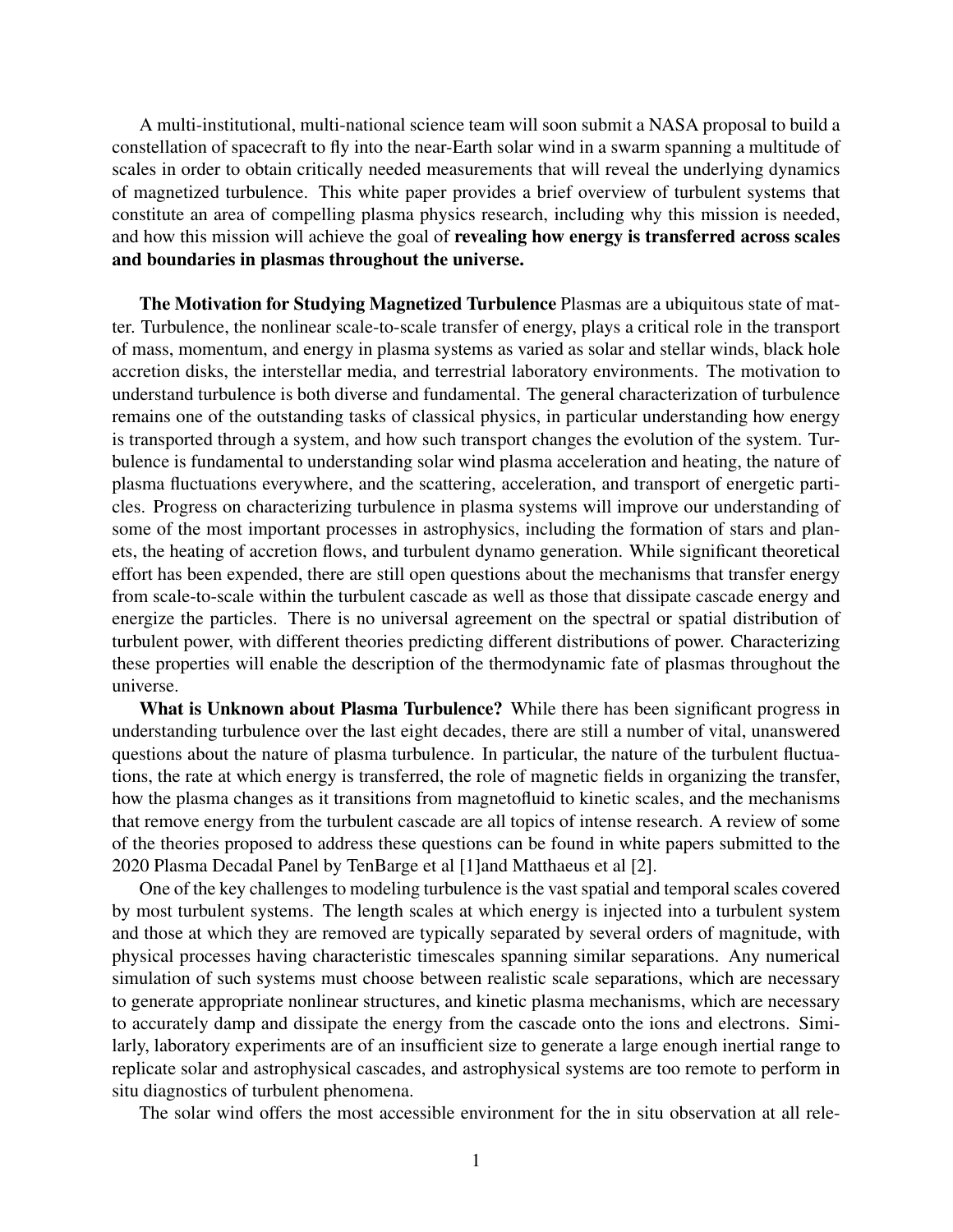vant scales of turbulent electromagnetic fields and particle distributions that are representative of magnetized turbulence throughout the universe<sup>[3]</sup>. At the largest scales, greater than  $10^6$  km, solar wind varies as a result of velocity shear, compressions, and magnetic boundaries that are a direct result of solar structure and activity. This constitutes the *energy-containing range* that drives the turbulence at smaller scales. Between 10<sup>3</sup> and 10<sup>6</sup> km, the *inertial range* contains the nonlinear dynamics that transport energy from larger to smaller scales. This part of the spectrum often exhibits a universal form, typically a power-law spectrum, that is indicative of the nonlinear dynamics. At scales smaller than  $10<sup>3</sup>$  km, plasma kinetics scales are reached, leading to dissipation as the energy in the turbulent fluctuations is converted into thermal energy of the ions and electrons.

To date, all in situ observations of solar wind plasmas have been single point measurements (e.g., ACE, Wind)[4, 5], or have focused on a narrow range of scales through the use of carefully controlled formations of a few spacecraft (e.g., Cluster, MMS)[6, 7]. These missions have been successful, with Wind alone having 4615 peer-reviewed publications from 1995 to 2017, but they are fundamentally limited in their application to studying turbulence. Single-point observations must map time series to spatial structure through Taylor's hypothesis[8], which assumes advected time scales are much faster than any temporal evolution in the plasma frame. This hypothesis is frequently invoked, but may not be valid at the same scales where energy is removed from the turbulent cascade. Even under conditions where Taylor's hypothesis is valid, one can only sample spatial structure parallel to the flow direction. A central problem in understanding turbulence is that key dynamics, both linear and nonlinear, depend upon the orientation of the wave vector relative to the mean magnetic field; no single spacecraft can measure this three-dimensional quantity. Assembling information on the three-dimensional structure of turbulence with a single point measurement requires averaging over long intervals with different flow directions, potentially mixing different kinds of turbulence together.

These limitations of single-point measurements are widely recognized and served as the impetus for the CLUSTER and MMS magnetospheric missions. Flying four spacecraft in a tetrahedral formation, as was done with these missions, provides a limited set of separations between the spacecraft that can be used to sample the multi-directional structure of the plasma. In the case of MMS, these separations allow the study of the multi-dimensional dynamics of magnetic reconnection at small scales. Highlights of the turbulence science that have been extracted from such single-scale missions are discussed in a white paper submitted to the 2020 Plasma Decadal Panel by Chen et al<sup>[9]</sup>. At a given time, the inter-spacecraft separations typically have very similar lengths, and therefore are inadequate to simultaneously resolve the cross-scale nonlinear couplings needed to understand the dynamics of plasma turbulence. Even with the most advanced analysis techniques, the scales sampled only cover a factor of approximately ten [10], nowhere near the orders of magnitude necessary for simultaneously measuring turbulent fluctuations through the inertial and dissipation ranges.

As turbulence is fundamentally a multi-scale, three-dimensional, time-evolving phenomenon, neither single-point measurements nor even a cluster of four spacecraft can provide the measurements necessary to reach closure on fundamental outstanding questions in plasma turbulence. To reveal the entire temporal and spatial structure of turbulence requires observations at an array of points that far exceed the single tetrahedral configurations flown to date. Making progress on fundamental questions about the multi-scale and three-dimensional nature of turbulence requires simultaneous measurements from a large number of spacecraft at a variety of separation distances.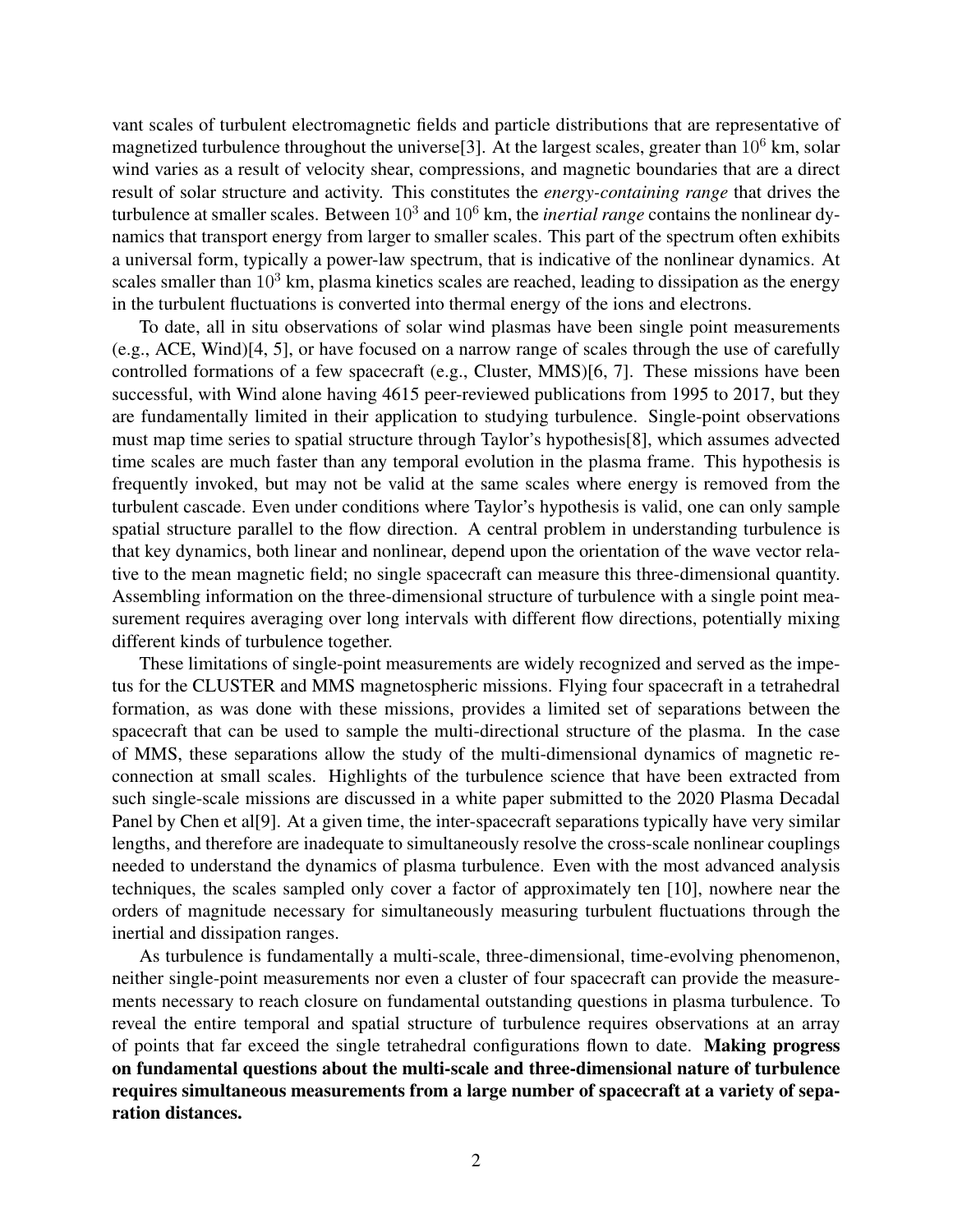HelioSwarm: An Advance for Studying Magnetized Plasma Turbulence The goal of the proposed mission concept, named HelioSwarm[11], is to reveal how energy is transferred across scales and boundaries in turbulent plasmas throughout the universe. This task will be accomplished by flying a swarm of small spacecraft with a wide range of spatial separations to simultaneously sample the key physical parameters in turbulent solar wind. The newly-feasible, cost-effective mission will reveal and quantify key, currently unmeasured aspects of turbulence, allowing us to describe the cascade of energy across scales and into different physical regions, where energy is dissipated. This mission will also provide a means of directly testing current conflicting models for the spectral and spatial distributions of turbulent power, which in turn affects our understanding of dissipation and scattering. Specifically, this mission will

- Reveal the three-dimensional spatial and temporal distribution of turbulence in plasmas.
- Unveil the thermodynamic pathways to dissipation.
- Ascertain the mutual impact between boundaries and large-scale structure and turbulence.

Comparison with previous multispacecraft missions, such as MMS, suggests that HelioSwarm will be prohibitively expensive; this is not the case. Where MMS, as well as previous multiscale proposals such as CrossScale[12], seek to tightly control the orbits of four or more extensively instrumented spacecraft in tight formation, HelioSwarm will fly ten more simply instrumented spacecraft in a loose formation around a central hub with constantly changing inter-spacecraft separation, thereby forming and reforming desirable configurations on multiple scales. The tennode spacecraft and the hub will measure the vector magnetic field with fluxgate and searchcoil magnetometers, and ion density, velocity, and temperature with Faraday cups. The hub spacecraft will have additional electrostatic analyzers to measure the ion and electron distribution functions in more detail and will be responsible for collecting and downlinking data from the swarm. All of the proposed instruments have heritage on current and upcoming NASA and ESA missions, which decreases cost.

A summary plot of an example two-year set of orbits for the HelioSwarm concept is shown in Fig. 1. The swarm will travel in a lunar-resonant orbit optimized to minimize station-keeping, sampling pristine solar wind (red in Fig. 1a) as well as the magnetosphere and magnetically connected solar wind (blue and green). These regions are calculated assuming a magnetic field orientation along the average Parker spiral angle. A typical distribution of the nodes with respect to the hub at hour 9085 is shown in Fig. 1b, projected into the X-Y GSE plane; the global position of the swarm at this time is indicated by a black dot in Fig. 1a,f.

The fifty-five baseline distances separating the ten nodes and single hub will simultaneously span scales in the inertial and dissipation ranges. As ion kinetic scales, e.g. proton inertial lengths and gyroradii, are on the order of 100 km in the pristine solar wind, the minimum baselines will be as small as 50 km. Since the break scale between MHD scales and the dissipation range is typically found to be on the order of 1000km, it will be necessary to simultaneously measure baselines as large as 3000 km. Because of the natural anisotropies in the system due to the solar wind flow direction and the local magnetic field, it is essential that the measurement points not be aligned in a single line or plane, but rather cover baselines along and across the local flows and fields so that the three-dimensional structure of solar wind turbulence can be reconstructed. The components of the baseline separations parallel and perpendicular to a nominal background magnetic field are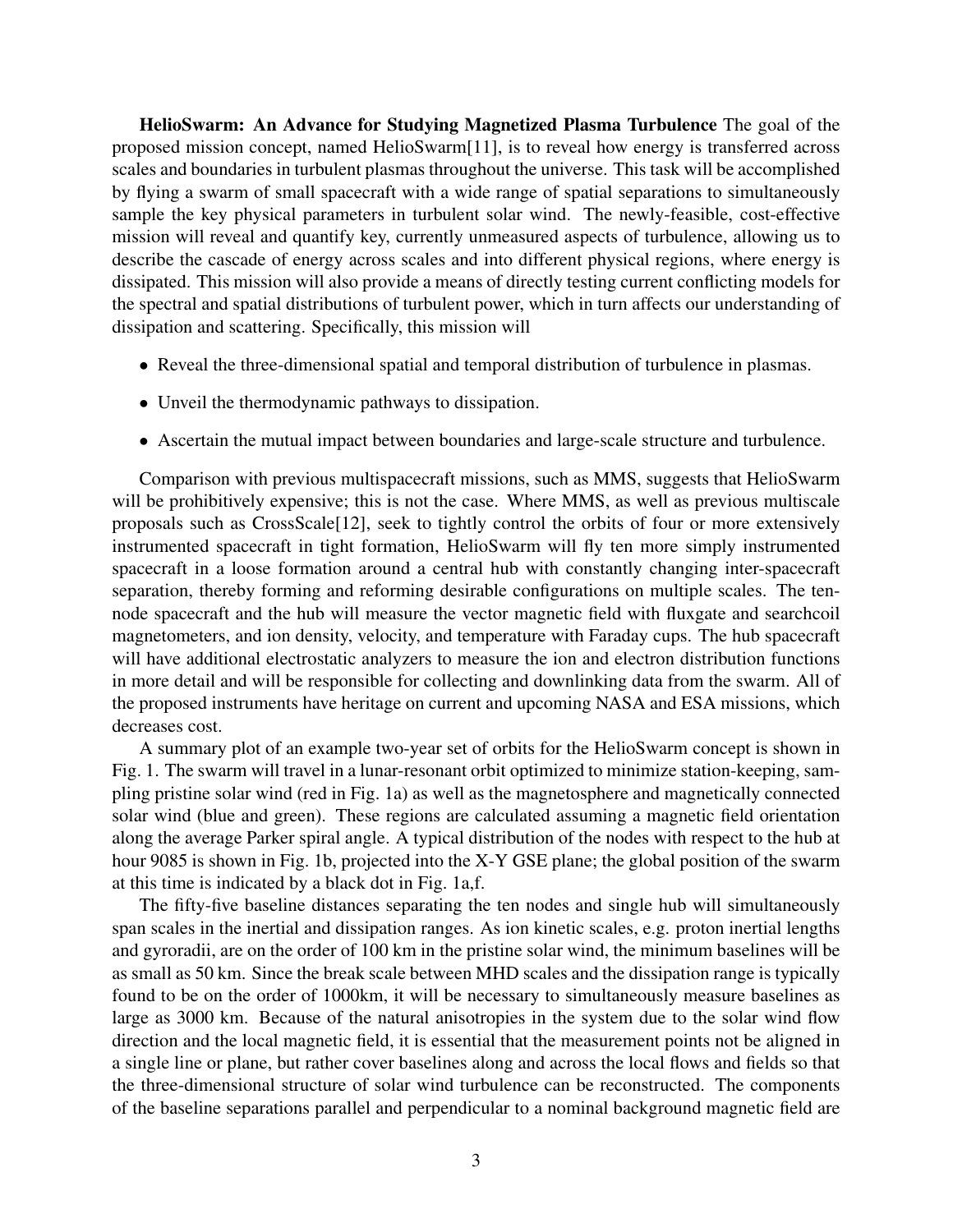

Figure 1: Summary plot of HelioSwarm example orbit. a) Near-Earth regions that will be sampled by HelioSwarm (red: pristine solar wind; blue: magnetosphere; green: foreshock) and the location of the swarm at 9085 hours into this example orbit; b) Relative positions of nodes (black) with respect to the hub (red); c) Parallel and perpendicular components baseline separations  $\lambda_{\parallel}$  and  $\lambda_{\perp}$ with respect to the local magnetic field; d) Average inter-spacecraft distances  $L$ , elongation  $E$ , and planarity P of the swarm polyhedra; e) Schematic of scale and angle coverage. f) Regions that will be sampled with *qualifying* swarm configurations.

shown in Fig. 1c, showing that the swarm will cover both MHD and ion scales simultaneously. To convincingly show that the necessary separations are covered, the scale-angle space has been subdivided into twelve zones, as shown in Fig. 1e, with four bands of progressively larger baseline separation amplitudes and three angle wedges parallel, oblique, and transverse to the Sun-Earth line. We identify *qualifying* intervals as those with baselines in at least two zones in each band and baselines in at least two zones in each wedge. The intervals that satisfy this restriction are shown in Fig. 1f, representing nearly 40% of the two-year proposed mission with 2100 of the hours in the pristine solar wind in good swarm configurations. These spatially separated measurements will enable the first ever multi-scale calculation of two-point correlations with time and space as independent inputs, as well as multi-scale studies of cascade rates and intermittancy.

From the same swarm, 1816 distinct polyhedra can be constructed using at least four of the eleven spacecraft. These shapes will allow for the study of the three-dimensional structure of the solar wind turbulence. This mission will have an enormous range of average interspacecraft spacings, as well as varying associated elongations and planarities, plotted in Fig. 1d, allowing it to take advantage of the numerous multi-spacecraft analysis techniques developed for formation flying [13], including direct calculation of spatial derivatives as well as those capable of measuring the distribution of power in frequency-wavevector space as a function of size scale and orientation.